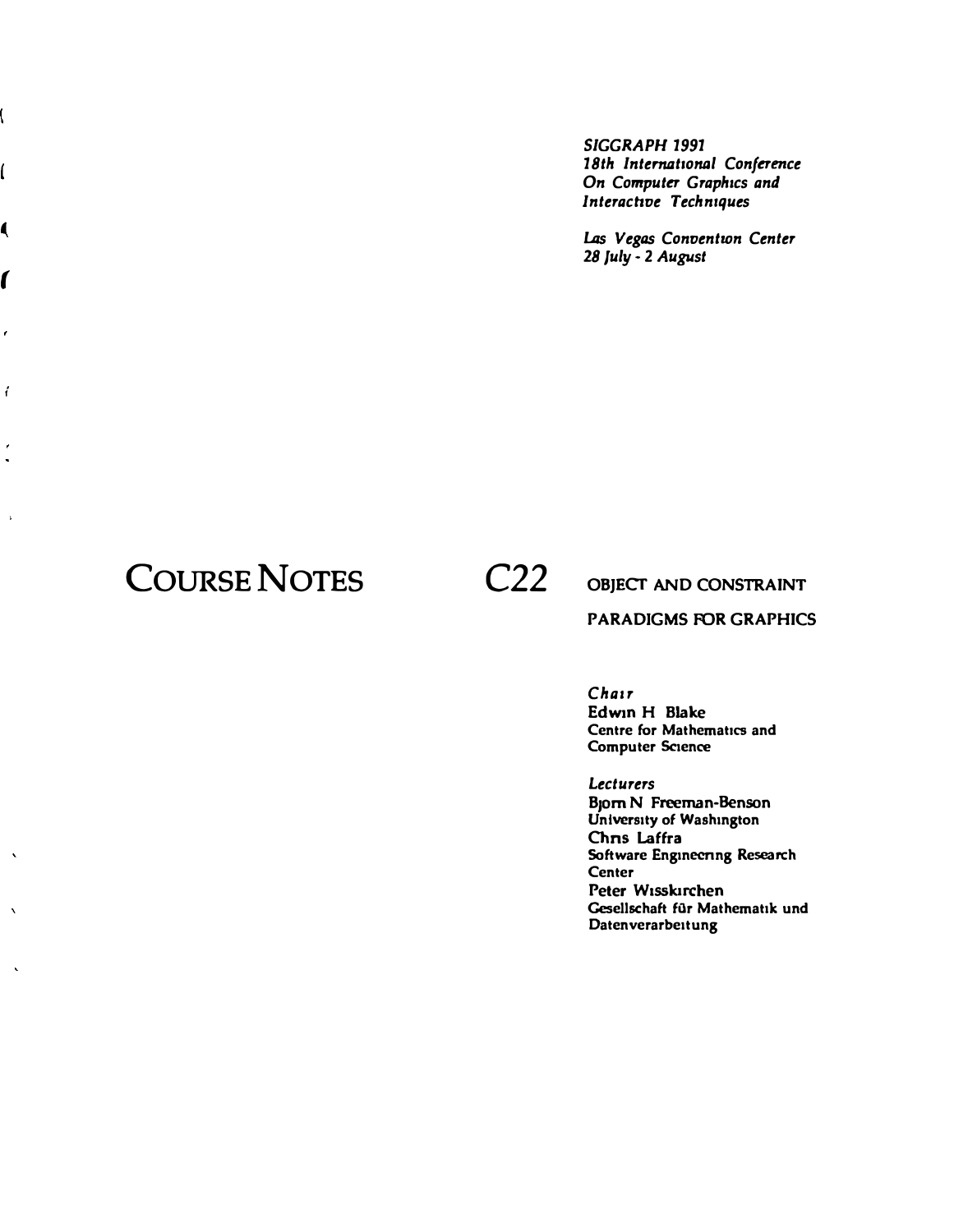# Object and Constraint Paradigms for Graphics

 $\hat{\mathbf{A}}$ 

 $\bar{\lambda}$ 

Speakers: Edwin H. Blake

Bjorn N. Freeman-Benson

Chris Laffra

Peter Wisskirchen

 $\ddot{\phantom{0}}$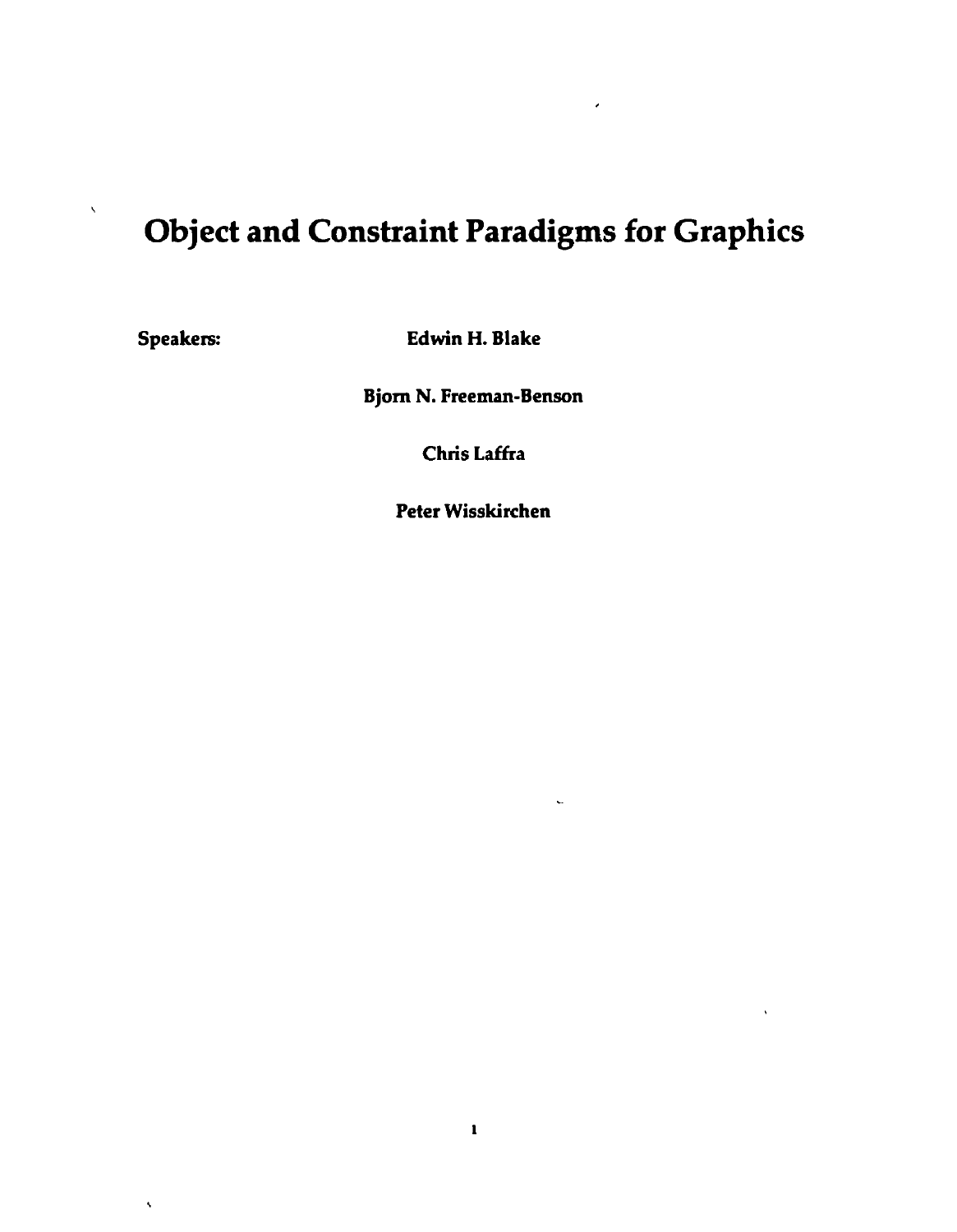### **Course Abstract**

### Object and Constraint Paradigms for Graphics

Object-oriented techniques are very appropriate for structuring complex designs in computer graphics The characteristic requirements of graphics have also prompted further developments of this approach This course covers necessary concepts and the extensions needed for their application to graphics, as well as the Implementations of these ideas

There is a comparison of object-oriented and classical approaches to computer graphics General techniques are demonstrated by tackhng specific problems m graphics, interaction and animation The solutions derived are interesting in their own right The course covers constraint-based techniques — a useful exten-Sion of obJect-onented methods Htghhghts of recent progress in object-onented graphtcs are also presented Parhctpants will thus be mtroduced to important current topics of research and should be able to follow their progress in future

This is a course for computer graphics professionals who want state-of-the-art techruques for structurmg complex graphics systems It should also be useful for people who are dissatisfied with traditional programming techniques and are mterested m new paradtgms It should also serve the needs of those familiar wtth object-onented techmques who want to extend the baste framework for use m computer graphics — anyone who would attend both SIGGRAPH and OOPSLA

A basic knowledge of programming and techniques in some area of graphics is requued Some exposure to object-oriented concepts will be helpful. The course will most benefit participants who are aware of problems with current methods for structuring graphics systems. It covers high-level ideas that are illustrated and motivated with practical examples

The course will enable participants to design a graphical system using an objectoriented framework and constraint-based techniques Participants who are already familiar with object-oriented programming will learn of the extensions that are needed for the successful application of object-oriented techniques to graphtcs. Partictpants with less prachcal expenence will become aware of the restnctions of current systems and the benefits the extended object-onented approach has to offer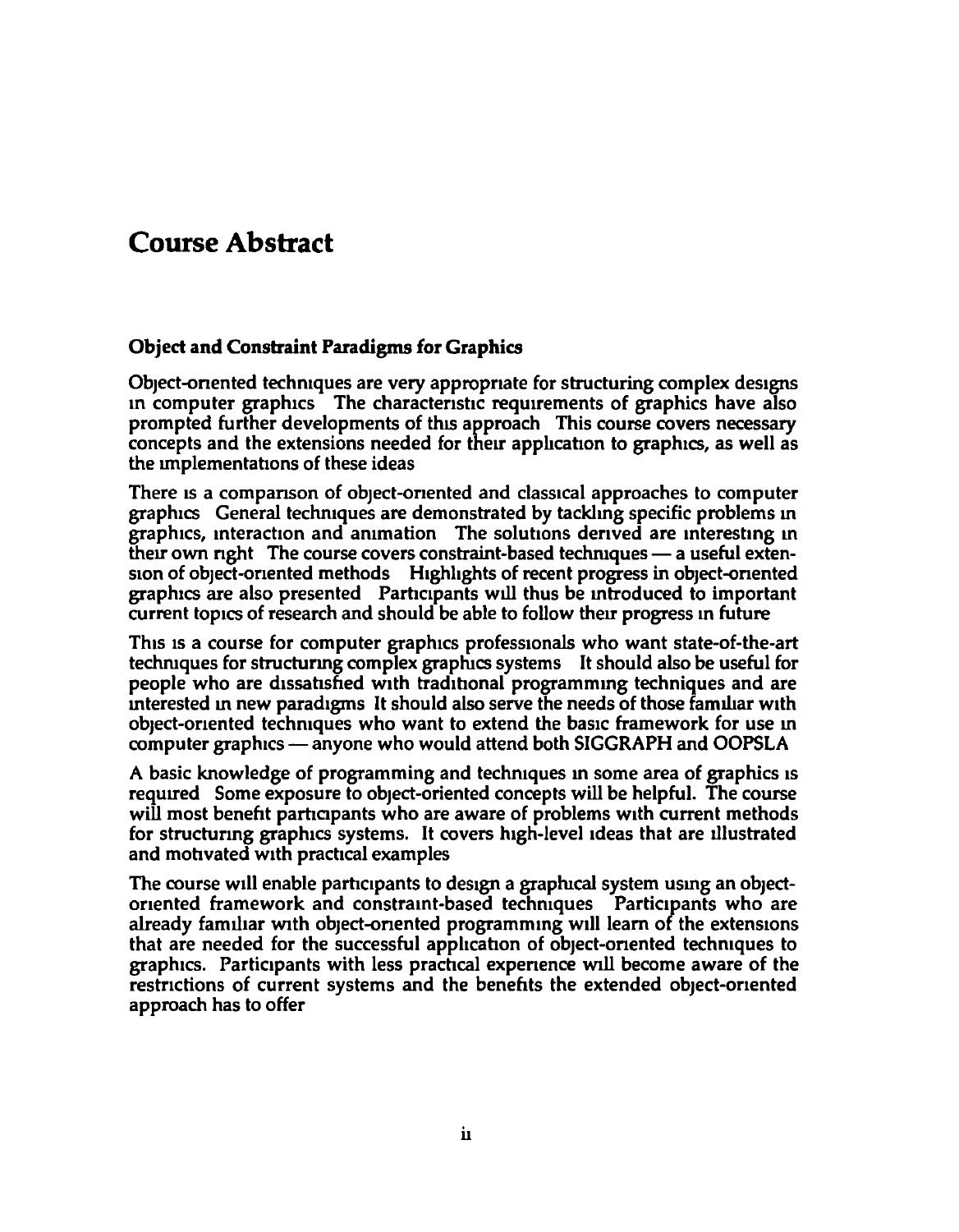### SCHEDULE

### 8.30 INTRODUCTION Edwin Blake

| 8:40  | Object Oriented Methods for Graphics (I)                     | Chns Laffra          |
|-------|--------------------------------------------------------------|----------------------|
| 9.30  | Object-Oriented and Classical Approaches (II)                | Peter Wisskirchen    |
| 10 10 | Models and Actors (III)                                      | <b>Edwin Blake</b>   |
| 11:00 | Introduction to Constraints (IV)                             | Bjorn Freeman-Benson |
| 11:30 | Aspects of Object-Oriented Graphics Systems (V)              | Peter Wisskirchen    |
| 12:15 | <b>LUNCH BREAK</b>                                           |                      |
| 1:45  | <b>Demonstrations and Questions</b>                          | all                  |
| 2:45  | Object-Oriented Frameworks for Interaction and Graphics (VI) | Chris Laffra         |

 $\mathbf{L}$ 

3:30 More about Constraints (VII) Bjorn Freeman-Benson

4.15 Advanced Techniques (VII) Edwin Blake

 $\omega$ 

500 CLOSE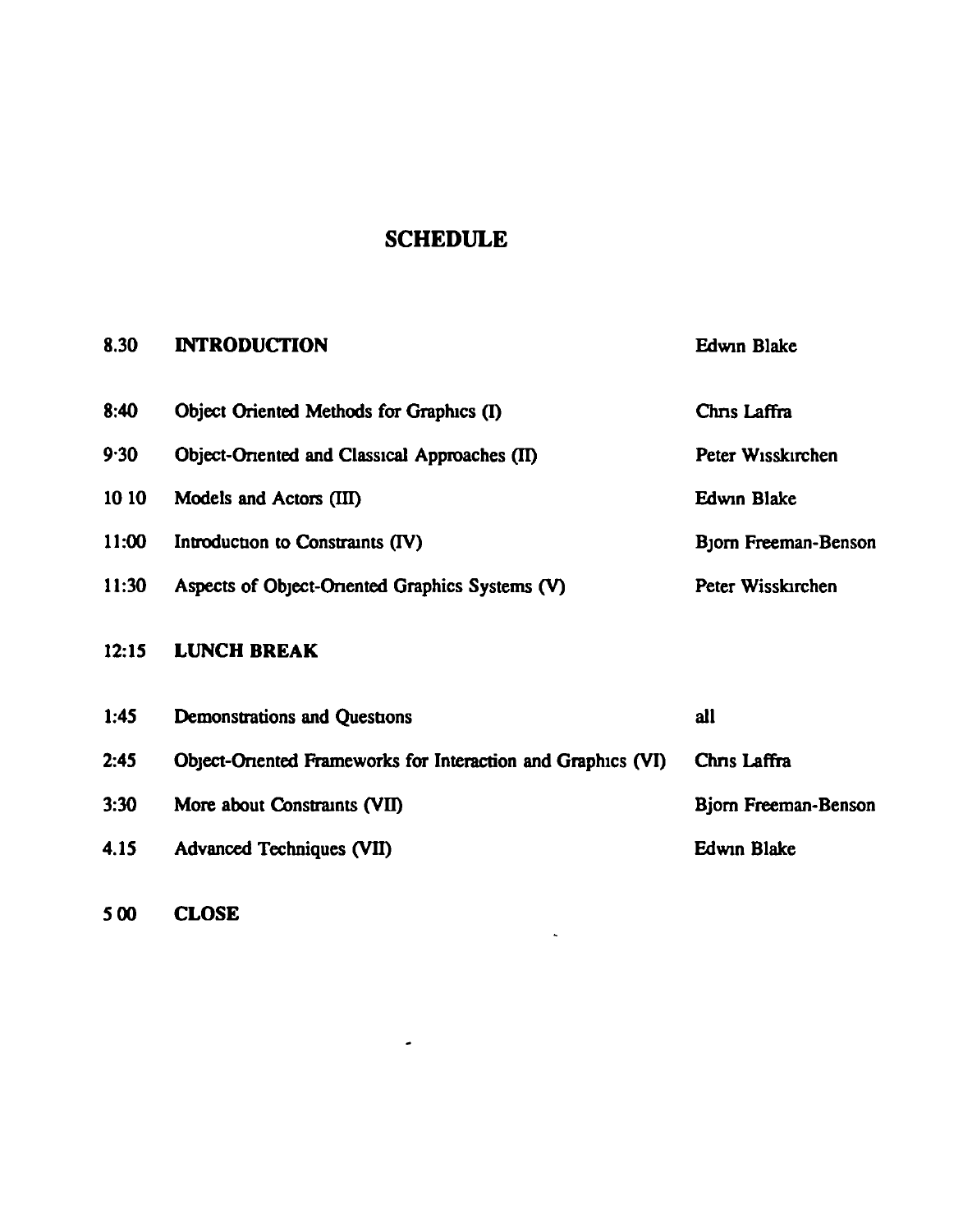### **Speakers**

#### **Edwin H. Blake**

Centre for Mathematics and Computer Science (CWI)

Senior Researcher (Interactive Systems Department)

| Kruislaan 413     |       | Telephone +31 20 5924009 |
|-------------------|-------|--------------------------|
| 1098 SJ Amsterdam | Fax.  | +31 20 5924199           |
| The Netherlands   | Email | edwin@cwinl              |

Edwin Blake is a researcher in the Interactive Systems Department of the Centre for Mathematics and Computer Science (CWI) in Amsterdam, the Netherlands He is active in designing new architectures for interactive graphics systems. He is also investigating the applicability of object-oriented programming to computer graphics and animation He received his Ph D in 1989 from Queen Mary College, University of London The work was on adaptive data structuring for computer animation

He is a joint organiser (with Laffra) of the second Eurographics workshop on Object-Oriented Graphics to be held in 1991 He presented the state of the art report on Object-**Oriented Graphics at Eurographics'90** 

#### **Bjorn N. Freeman-Benson**

University of Washington

| Dept of Computer Science & |       | Telephone +1 206 543-4226 | (office)            |
|----------------------------|-------|---------------------------|---------------------|
| Engineering                |       | +1 206 543-1695           | $(\text{main } \#)$ |
| <b>FR-35</b>               | Fax   | +1 206 543-2969           |                     |
| University of Washington   | Email | bnfb@cs washington edu    |                     |
| Seattle, WA, 98195         |       |                           |                     |
| <b>USA</b>                 |       |                           |                     |

Bjorn Freeman-Benson is finishing his Ph D at the University of Washington His research areas are programming languages and user interfaces, and his thesis topic is an integration of the imperative object-oriented and the declarative constraint programming paradigms to support building interactive graphical user interfaces. He is implementing a language based on this integration The language, Kaleidoscope, is described in his 1990 ECOOP/OOPSLA paper Other related research at the University of Washington includes hierarchical constraint logic programming and constraint-based tools for building user interfaces, such as ThingLab II In August he will join the Department of Computer Science at the University of Victoria as an Assistant Professor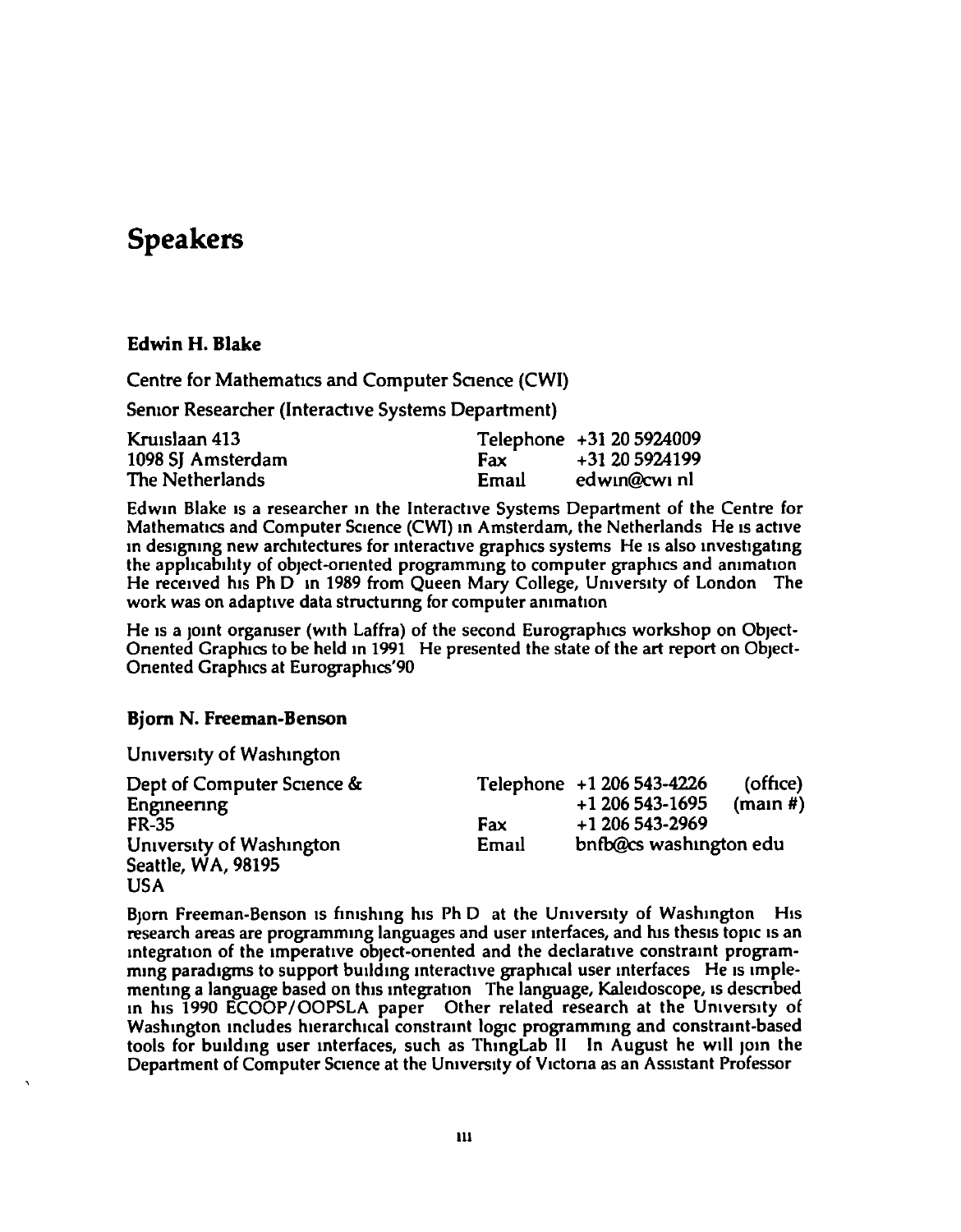#### **Chris Laffra**

SERC — Software Engineering Research Center

| P.O Box 424     |            | Telephone: +31 30 322640 |
|-----------------|------------|--------------------------|
| 3500 AK Utrecht | <b>Fax</b> | +31 30 341249            |
| The Netherlands | Email      | laffra@serc nl           |

Chris Laffra is completing a Ph D at Leiden University, The Netherlands His research in object-oriented languages shows their applicability to user-interface design He has concluded an implementation of the concurrent object-oriented language Procol of which he is co-designer [see paper OOPSLA'89] He is also a co-author of an objectoriented framework for interaction based on delegation instead of inheritance [see paper] First Eurographics Workshop on Object-Oriented Graphics, Königswinter, 1990]

He is currently working for the SERC, Software Engineering Research Centre, in Utrecht, The Netherlands Related research performed at SERC includes DIGIS, a direct manipulation tool to design an interactive direct-manipulation application interactively He is a joint organizer (with Blake) of the Second Eurographics Workshop on Object-Oriented **Graphics** 

#### **Peter Wisskirchen**

Gesellschaft fur Mathematik und Datenverarbeitung

Director of Institute for Applied Information Technology

| <b>Schloss Birlinghoven</b> |                  | Telephone +49 2241 142315 |
|-----------------------------|------------------|---------------------------|
| P O Box 1240                | Fax <sup>.</sup> | +49 2241 142618           |
| D-5205 St. Augustin 1       | Email            | wissk@gmdzi de            |
| Germany                     |                  |                           |

Peter Wisskirchen is a director of the Institute for Applied Information Technology of the GMD (German National Research Center for Computer Science) in St Augustin, near Bonn, Germany His research interests include computer graphics, generalized man-machine communication, and integrated office information systems Wisskirchen is the chairman of the special interest group in Graphics Systems within the German scientific and professional computing organization, "Gesellschaft für Informatik" (GI) He also coordinates the computer graphics activities of Germany's large-scale national research centres (AGF) Wisskirchen is one of the pioneers in the definition of the computer graphics standard GKS He was a member of the first editorial subgroup, which produced the early specifications for GKS Wisskirchen received his Ph D in Mathematics from the University of Bonn in 1969

In his book "Object-Oriented Graphics — From GKS and PHIGS to object-oriented Systems" (Springer Verlag, 1990) Wisskirchen shows the potential of object-oriented system, and he builds a bridge between traditional systems and the object-oriented approach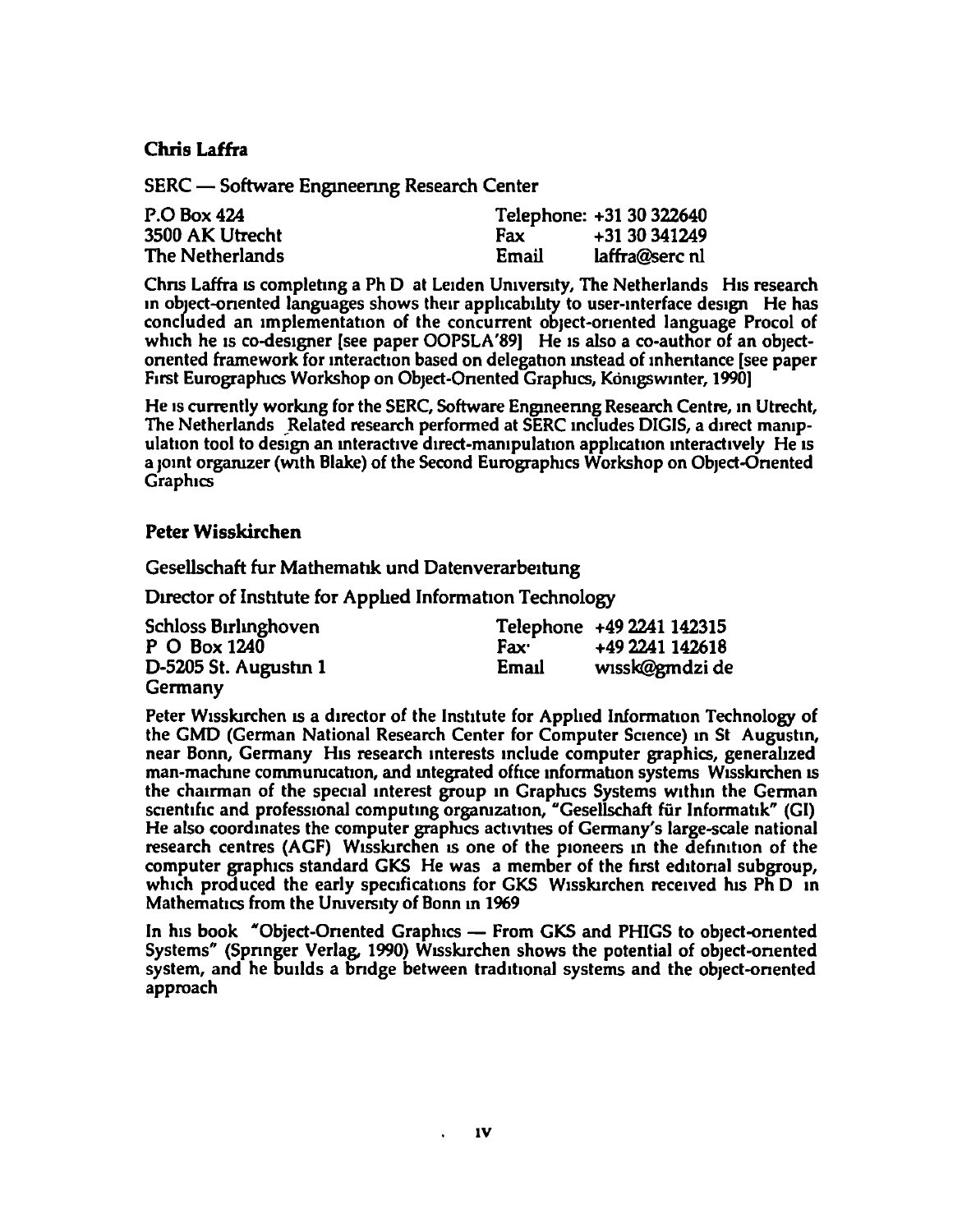## **Contents**

| Chapter I          | <b>Object Oriented Methods for Graphics</b><br>Chris Laffra                    |               |  |  |
|--------------------|--------------------------------------------------------------------------------|---------------|--|--|
|                    | <b>Shdes</b>                                                                   | $I-1$         |  |  |
|                    | <b>Notes</b>                                                                   | $I-12$        |  |  |
| Chapter II         | <b>Object-Oriented and Classical Approaches</b><br>Peter Wisskirchen           |               |  |  |
|                    | <b>Slides</b>                                                                  | $II-1$        |  |  |
|                    | <b>Notes</b>                                                                   | $II-9$        |  |  |
| Chapter III        | <b>Models and Actors</b><br>Edwin Blake                                        |               |  |  |
|                    | <b>Slides</b>                                                                  | $III-1$       |  |  |
|                    | <b>Notes</b>                                                                   | $III-13$      |  |  |
| Chapter IV         | <b>Introduction to Constraints</b><br>Bjorn Freeman-Benson                     |               |  |  |
|                    | <b>Slides</b>                                                                  | $IV-1$        |  |  |
|                    | Bibliography                                                                   | $IV-9$        |  |  |
| Chapter V          | <b>Aspects of Object-Oriented Graphics Systems</b><br>Peter Wisskirchen        |               |  |  |
|                    | <b>Slides</b>                                                                  | $V-1$         |  |  |
|                    | <b>Notes</b>                                                                   | $V-11$        |  |  |
|                    | Appendix (Reprints from Object-oriented Graphics).                             | $V-13$        |  |  |
| <b>Chapter VI</b>  | <b>Object-Oriented Frameworks for Interaction and Graphics</b><br>Chris Laffra |               |  |  |
|                    | <b>Slides</b>                                                                  | $VI-1$        |  |  |
|                    | <b>Notes</b>                                                                   | $VI-17$       |  |  |
| <b>Chapter VII</b> | <b>More about Constraints</b><br>Bjorn Freeman-Benson                          |               |  |  |
|                    | <b>Slides</b>                                                                  | $VII-1$       |  |  |
|                    | Strength Guided Motion (Lee et al)                                             | <b>VII-15</b> |  |  |
|                    | An Incremental Constraint Solver                                               |               |  |  |
|                    | (Freeman-Benson et al)                                                         | <b>VII-25</b> |  |  |
|                    | Creating Interactive Techniques by Symbolically Solving                        |               |  |  |
|                    | Geometric Constraints (Olsen & Allan)                                          | VII-35        |  |  |
|                    | Kaleidoscope (Freeman-Benson)                                                  | $VI1-41$      |  |  |